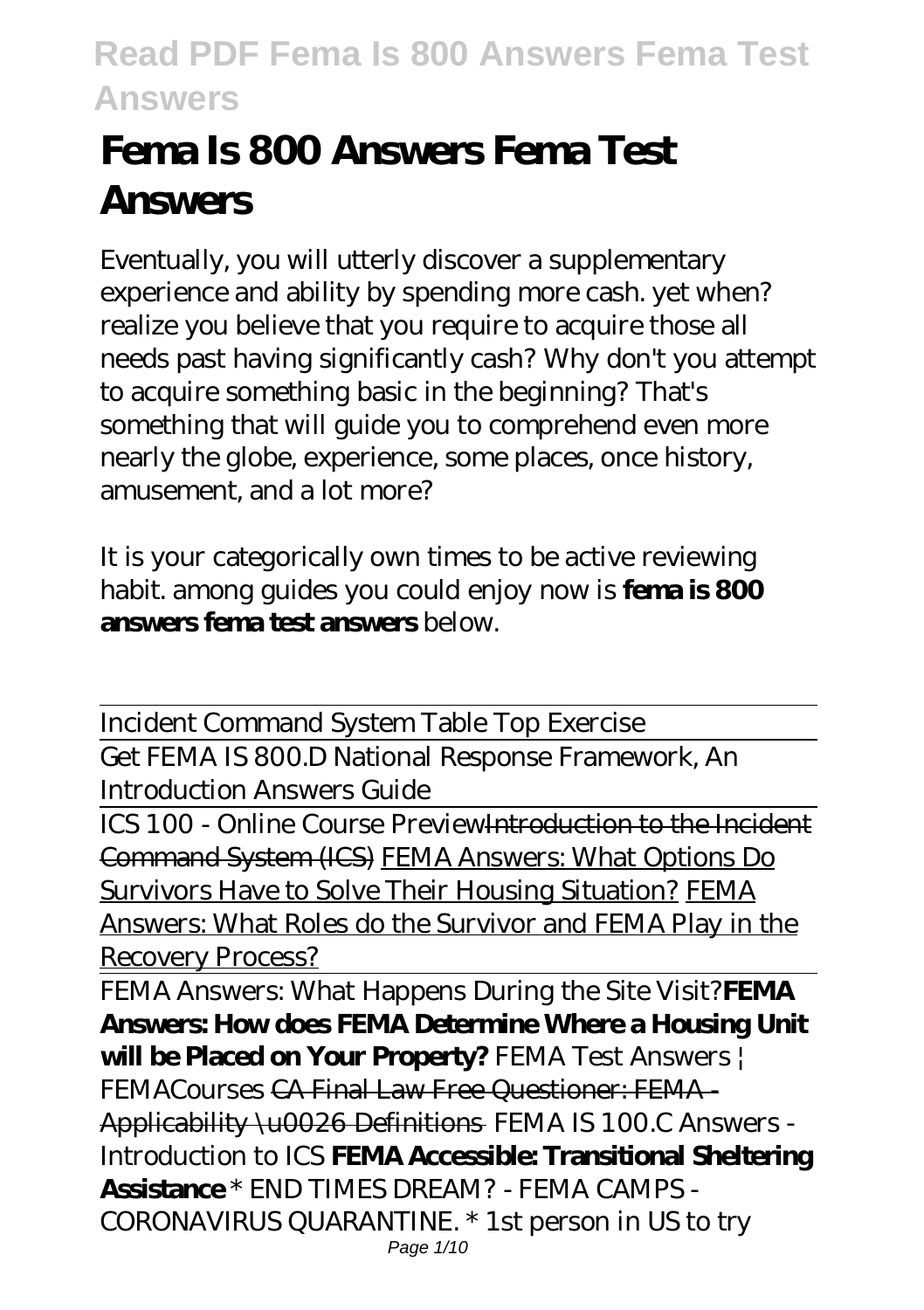COVID-19 vaccine talks side effects | ABC7

Iceland Scienced The Crap Outta COVID; Here's What We Learned FEMA Answers: What is the Difference Between Private, Commercial and Group Housing Sites?

FEMA opens temporary community for Camp Fire survivors in GridleyFEMA IS 700.B Answers - An Introduction to NIMS **Discussion on Practical Complexities in FEMA (Case Studies)**

**by CA Paresh P Shah** Disruptive Agility For A Disruptive World - Dr. Will Roper *AAT to CIMA webinar – Friday 4 November 2020 CA Inter Nov 20 Mock Test 2 Answers* Virtual Recovery Town Hall (11.2.20) for Meyers, Walbridge and Glass Fire Survivors *IELTS Live - Reading Section - Mastering a Band 9 Navigating Grants Compliance Pitfalls in the CARES Act Funding Environment* Fema Is 800 Answers Fema

FEMA IS-800.C: National Response Framework, an Introduction Answers 1. A guiding principle of the National Response Framework is that: A. Unity of effort results when responding agencies are willing to relinquish their authorities. B. Readiness to act encourages response partners to self-dispatch to an incident scene.

FEMA IS-800.C: National Response Framework, an ... FEMA IS-800.c NIMS Answers. 1. A guiding principle of the National Response Framework is that: A. Unity of effort results when responding agencies are willing to relinquish their authorities. B. Readiness to act encourages response partners to self-dispatch to an incident scene.

Nims 800 Answers National Response Framework Intro Start studying FEMA IS-800.D. Learn vocabulary, terms, and more with flashcards, games, and other study tools.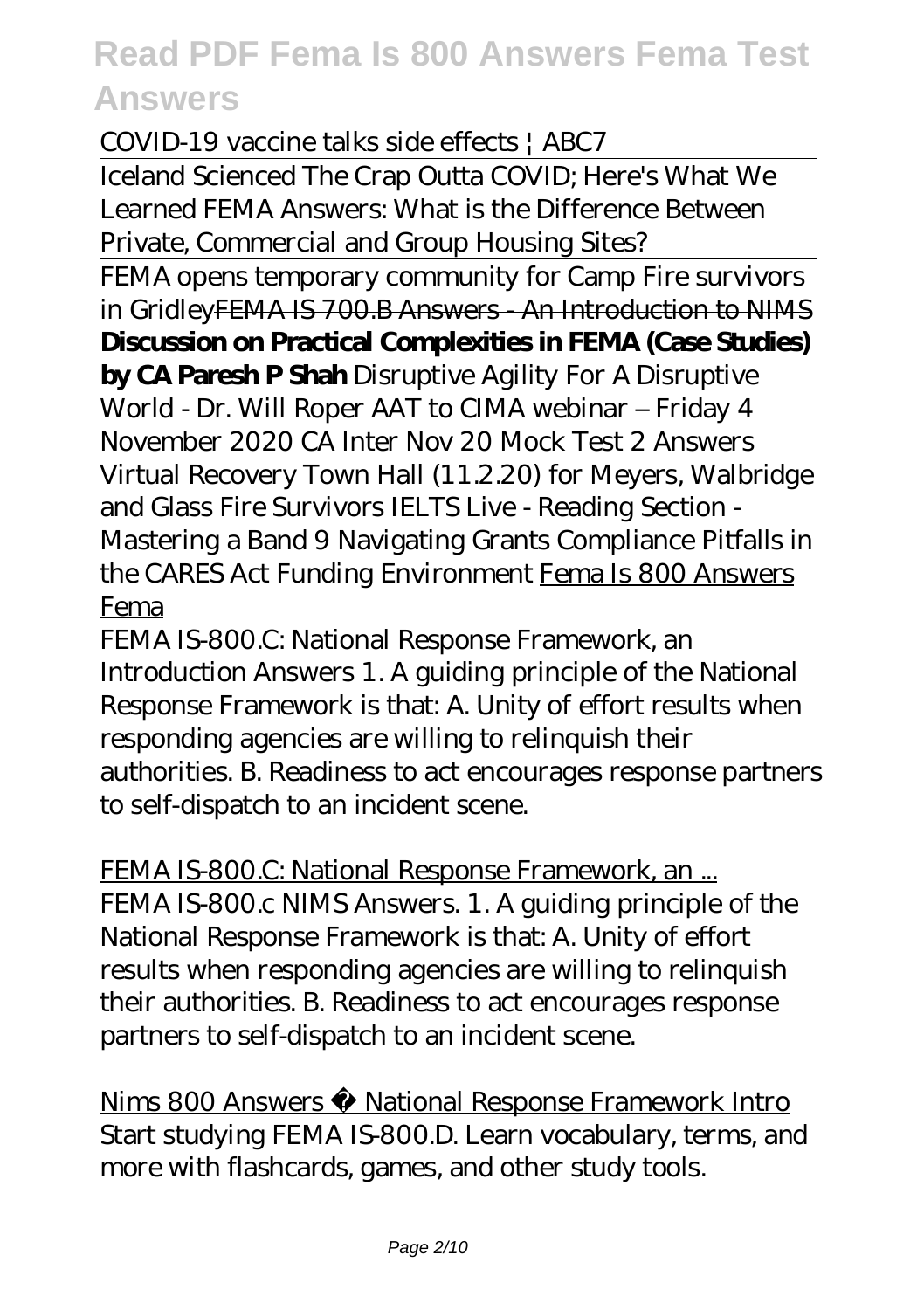FEMA IS-800.D Flashcards - Questions and Answers | Quizlet FEMA IS-800.C: National Response Framework 1. A guiding principle of the National… 2.

fema is 800 Flashcards and Study Sets | Quizlet FEMA IS-800.C: National Response Framework, an Introduction Course Overview Course Overview This course introduces participants to the concepts and principles of the National Response Framework.

FEMA IS-800.C: National Response Framework, an ... Start studying FEMA IS-800.C: National Response Framework. Learn vocabulary, terms, and more with flashcards, games, and other study tools.

Study FEMA IS-800.C: National Response Framework ... Start studying IS-800.c: National Response Framework, an Introduction. Learn vocabulary, terms, and more with flashcards, games, and other study tools.

IS-800.c: National Response Framework, an Introduction ... FEMA Independent Study Exams: IS 601 - IS 700. FEMA Independent Study Exams: IS 701 - IS 800. FEMA Independent Study Exams: IS 801 - IS 900. FEMA Independent Study Exams: IS 901 - IS 1000. FEMA Independent Study Exams: IS 1001 - IS 2900 Answers. FEMA Independent Study Exams: National Incident Management Systems Answers.

#### Answers | FEMA Test Answers

FEMA TEST ANSWERS Answers to the FEMA ISP Exams About the Site FEMA Test Answers is a website dedicated to providing free test answers to the FEMA ISP Tests!We launched in March 201 $4^{\circ}_{\rho_{\text{age}}3\gamma_{0}}$ TO1 - IS 800 Summaries.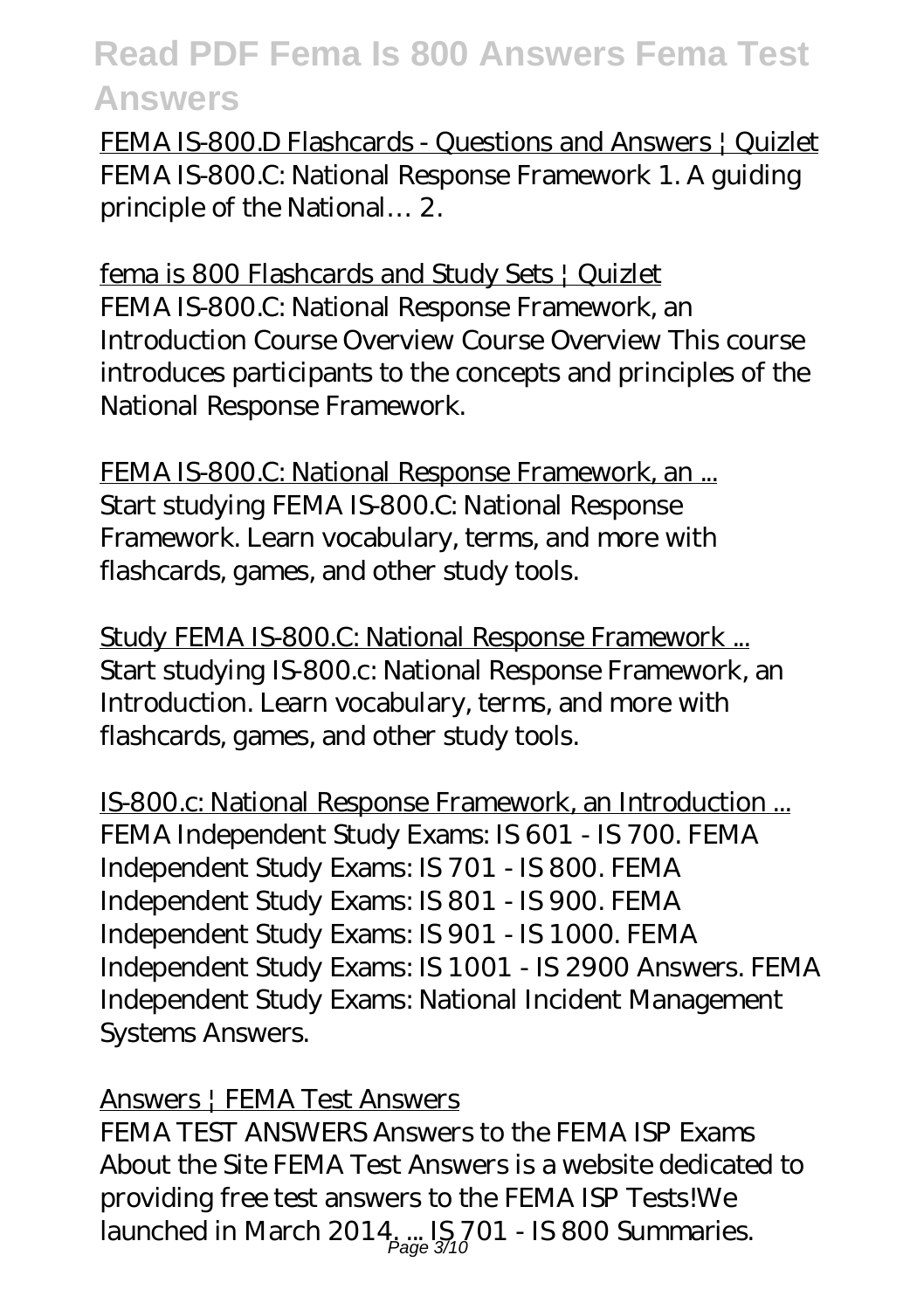FEMA Independent Study Exams: IS 801 - IS 900 Course Summaries. IS 801 - IS 900 Summaries.

#### Home | FEMA Test Answers

Emergency Management Institute 16825 S. Seton Ave., Emmitsburg, MD 21727 Switchboard: (301) 447-1000 Admissions Fax: (301) 447-1658 Independent Study Program Office: (301) 447-1200 Fax: (301) 447-1201 (800) 621-FEMA / TTY (800) 462-7585 3 Step Guide for **Assistance** 

FEMA - Emergency Management Institute (EMI) Course | IS... Emergency Management Institute 16825 S. Seton Ave., Emmitsburg, MD 21727 Switchboard: (301) 447-1000 Admissions Fax: (301) 447-1658 Independent Study Program Office: (301) 447-1200 Fax: (301) 447-1201 (800) 621-FEMA / TTY (800) 462-7585 3 Step Guide for **Assistance** 

Emergency Management Institute - Independent Study (IS ... FEMA IS-100. FEMA IS-200. FEMA IS-700. FEMA IS-701. FEMA IS-702. FEMA IS-703. FEMA IS-704. FEMA IS-706. FEMA IS-800.

National Incident Management System (NIMS) Answers | FEMA ...

http://training.fema.gov/emiweb/IS/is800a.asp The course is designed to be taken online or course materials may be downloaded and used in a group or classroom setting. Answer sheets may be obtained by calling the EMI Independent Study Office at (301) 447-1256 or ordered online at:

http://www.training.fema.gov/EMIWeb/IS/ansreq.asp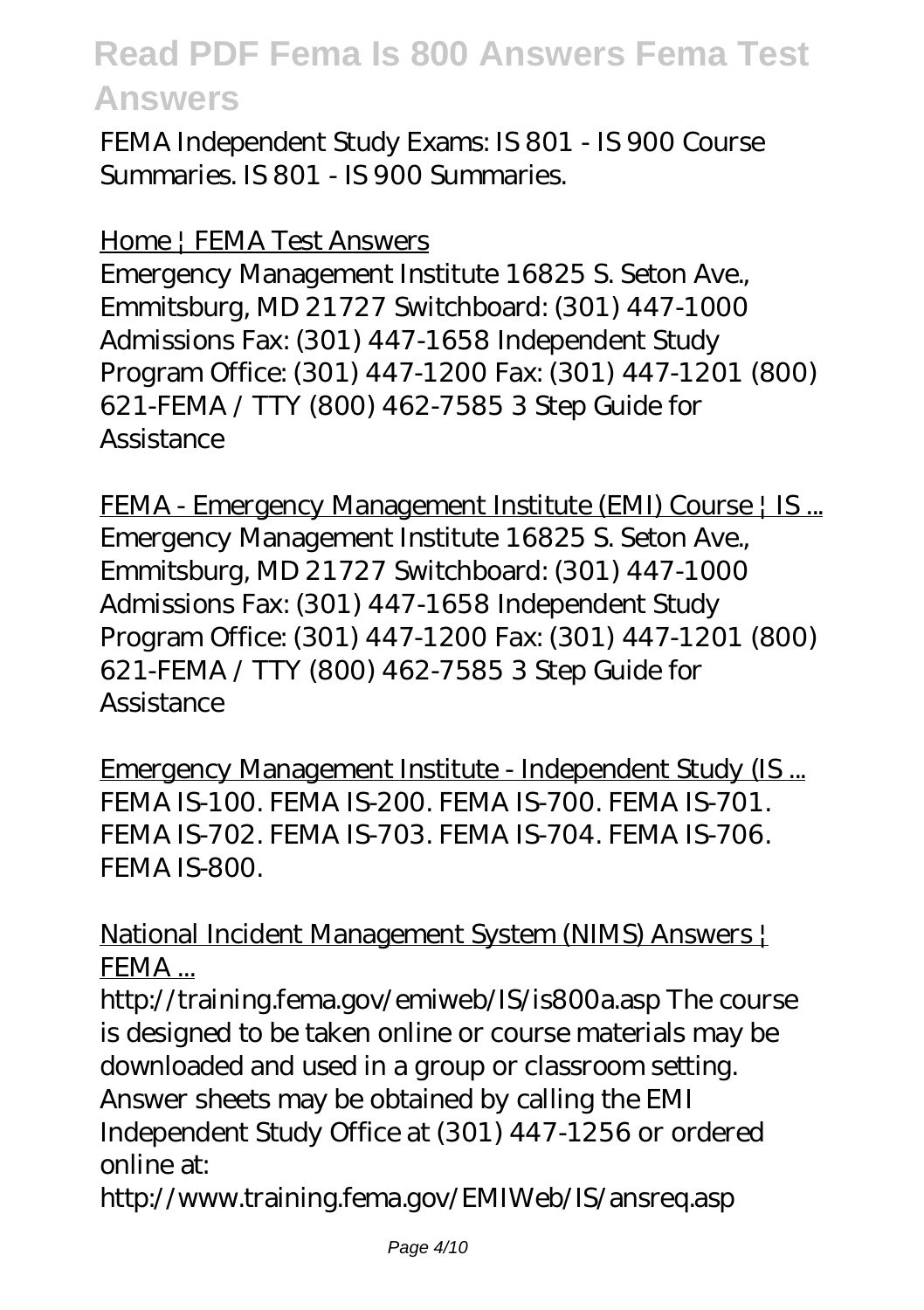### IS-800A National Response Plan: Who Must Take ... - FEMA.gov

FEMA IS-800.c NIMS Answers 1. A guiding principle of the National Response Framework is that: A. Unity of effort results when responding agencies are willing to relinquish their authorities.

### FEMA Test Answers for FREE » Quizzma

Study guide containing course notes and FEMA IS 800.D Answers to the course National Response Framework. Pass the final exam easily!https://femacourses.com/d...

Get FEMA IS 800.D National Response Framework, An ... The exam that you are trying to view is not available. Please check our Independent Study Course List.The course you are looking for may have been updated or discontinued.

Emergency Management Institute - Independent Study (IS ... Emergency Management Institute 16825 S. Seton Ave., Emmitsburg, MD 21727 Switchboard: (301) 447-1000 Admissions Fax: (301) 447-1658 Independent Study Program Office: (301) 447-1200 Fax: (301) 447-1201 (800) 621-FEMA / TTY (800) 462-7585 3 Step Guide for Assistance

Emergency Management Institute - Independent Study (IS ... FEMA IS-200.b Answers. 1. When command is transferred, then all personnel with a need to know should be told: A. The effective time and date of the transfer B. The limits of the Incident Commander's scope of authority C. The Incident Commander's cell phone number D. The qualifications of the incoming Incident Commander. 2.

ICS 200 Answers Single Resources and Initial Action Page 5/10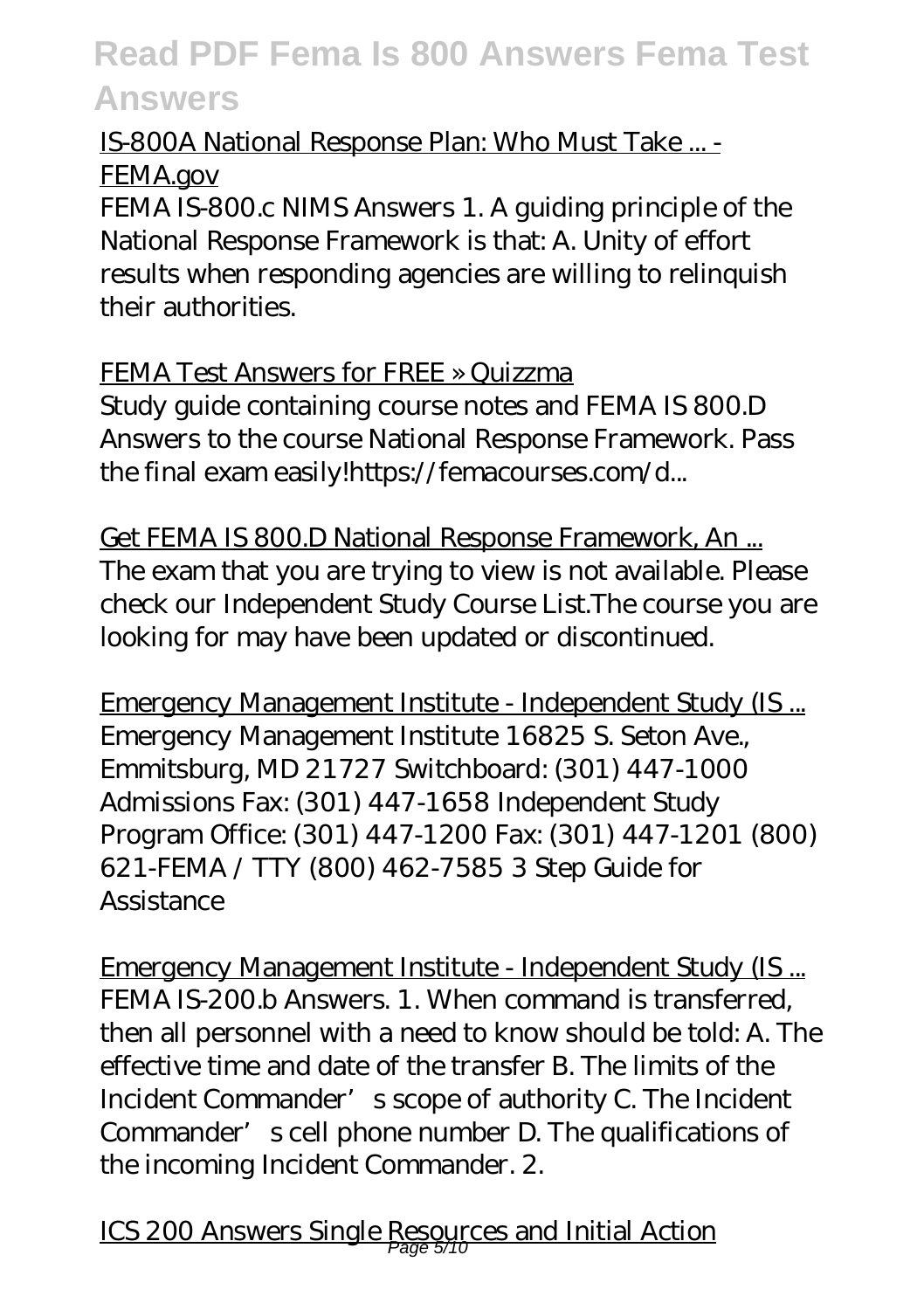### **Incidents**

The National Incident Management System (NIMS) guides all levels of government, nongovernmental organizations and the private sector to work together to prevent, protect against, mitigate, respond to and recover from incidents.. NIMS provides stakeholders across the whole community with the shared vocabulary, systems and processes to successfully deliver the capabilities described in the ...

Course Overview The course introduces participants to the concepts and principles of the National Response Framework. Course Objectives At the end of this course, you will be able to describe: The purpose of the National Response Framework. The response doctrine established by the National Response Framework. The roles and responsibilities of entities as specified in the National Response Framework. The actions that support national response. The response organizations used for multiagency coordination. How planning relates to national preparedness. Primary Audience This course is intended for government executives, private-sector and nongovernmental organization (NGO) leaders, and emergency management practitioners. This includes senior elected and appointed leaders, such as Federal department or agency heads, State Governors, mayors, tribal leaders, and city or county officials - those who have a responsibility to provide for effective response. Prerequisite: None CEUs: 0.3

Meant to aid State & local emergency managers in their efforts to develop & maintain a viable all-hazard emergency operations plan. This guide clarifies the preparedness, response, & short-term recovery planning elements that Page 6/10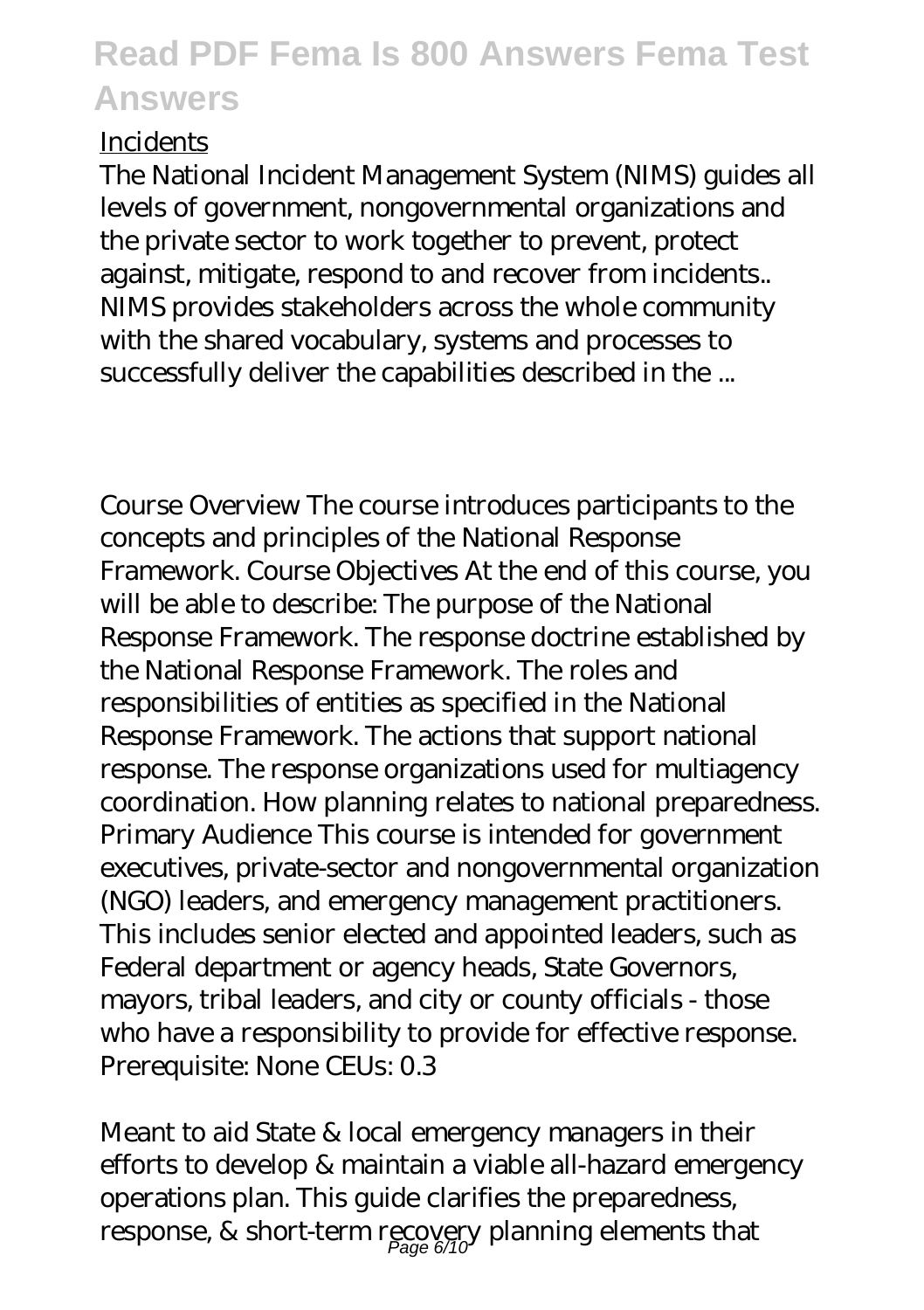warrant inclusion in emergency operations plans. It offers the best judgment & recommendations on how to deal with the entire planning process -- from forming a planning team to writing the plan. Specific topics of discussion include: preliminary considerations, the planning process, emergency operations plan format, basic plan content, functional annex content, hazard-unique planning, & linking Federal & State operations.

Course Overview This course is designed to help prepare participants for deployment to a domestic incident. Responding to incidents requires that we must be ready, willing, and able to deploy at a moment's notice. This course provides personnel with practical tips and advice for incident deployment. Course Objectives: By the end of this course, participants will be able to: -Prepare for deployment, including detailing what information to gather, what steps to take, and what things to pack. -Check in when arriving at the assigned location. -Acclimate to the working and living conditions at the assigned incident facility. -Take care of themselves during deployment. -Maintain standards for accountability. -Complete the check-out process. Primary Audience This course is designed for FEMA employees who deploy to domestic incidents. It is suggested that personnel who have not completed the IS-700 and IS-800b courses do so before completing this course.

Course Overview On February 28, 2003, President Bush issued Homeland Security Presidential Directive-5. HSPD-5 directed the Secretary of Homeland Security to develop and administer a National Incident Management System (NIMS). NIMS provides a consistent nationwide template to enable all government, private-sector, and nongovernmental organizations to work together during domestic incidents. Page 7/10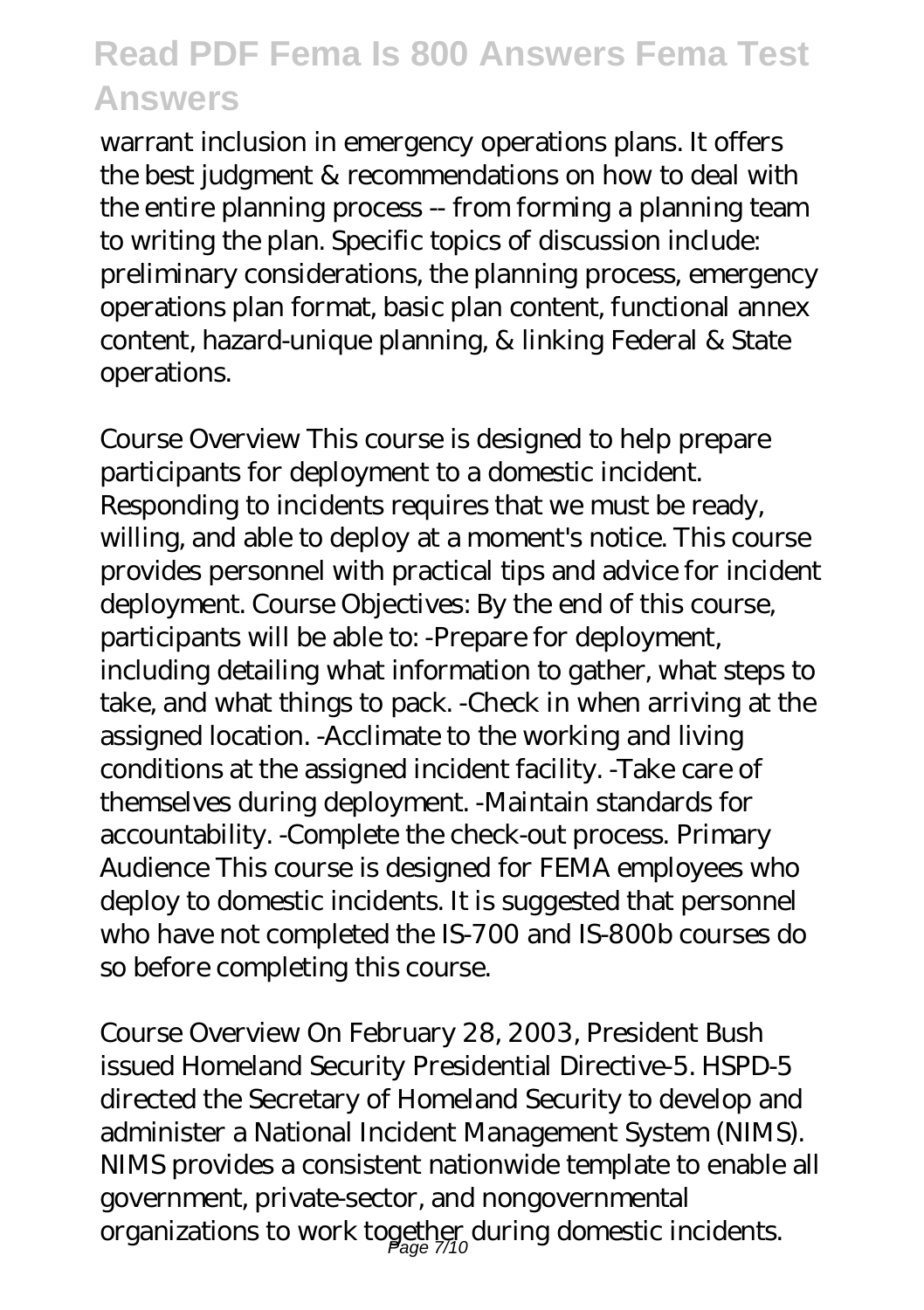You can also find information about NIMS at http: //www.fema.gov/nims/ This course introduces NIMS and takes approximately three hours to complete. It explains the purpose, principles, key components and benefits of NIMS. The course also contains "Planning Activity" screens giving you an opportunity to complete some planning tasks during this course. The planning activity screens are printable so that you can use them after you complete the course. What will I be able to do when I finish this course? \* Describe the key concepts and principles underlying NIMS. \* Identify the benefits of using ICS as the national incident management model. \* Describe when it is appropriate to institute an Area Command. \* Describe when it is appropriate to institute a Multiagency Coordination System. \* Describe the benefits of using a Joint Information System (JIS) for public information. \* Identify the ways in which NIMS affects preparedness. \* Describe how NIMS affects how resources are managed. \* Describe the advantages of common communication and information management systems. \* Explain how NIMS influences technology and technology systems. \* Describe the purpose of the NIMS Integration Center CEUs: 0.3

In times of constant change, adaptive leadership is critical. This Harvard Business Review collection brings together the seminal ideas on how to adapt and thrive in challenging environments, from leading thinkers on the topic—most notably Ronald A. Heifetz of the Harvard Kennedy School and Cambridge Leadership Associates. The Heifetz Collection includes two classic books: Leadership on the Line, by Ron Heifetz and Marty Linsky, and The Practice of Adaptive Leadership, by Heifetz, Linsky, and Alexander Grashow. Also included is the popular Harvard Business Review article, "Leadership in a (Permanent) Crisis," written by all three authors. Available together for the first time, this collection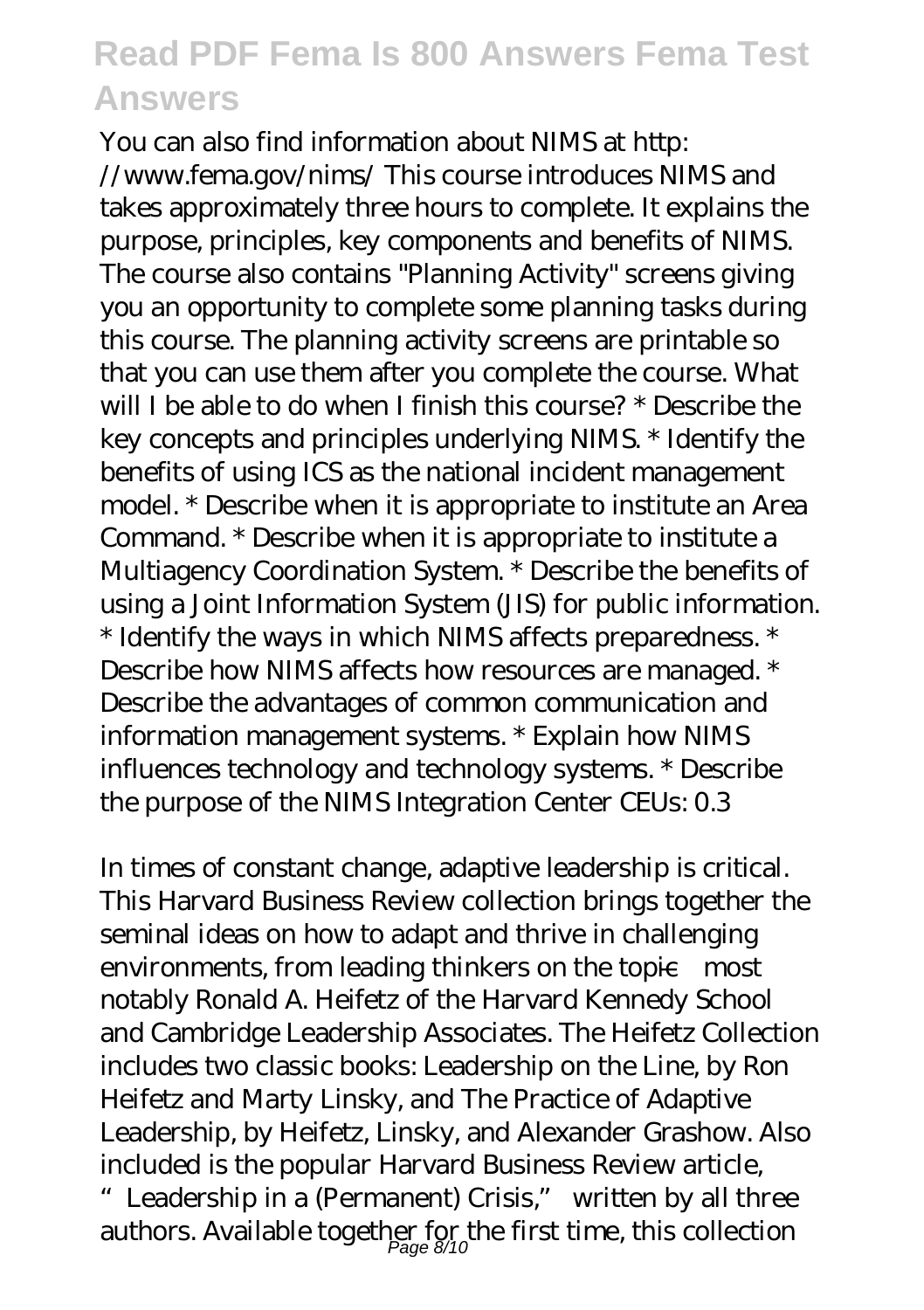includes full digital editions of each work. Adaptive leadership is a practical framework for dealing with today's mix of urgency, high stakes, and uncertainty. It has been used by individuals, organizations, businesses, and governments worldwide. In a world of challenging environments, adaptive leadership serves as a guide to distinguishing the essential from the expendable, beginning the meaningful process of adaption, and changing the status quo. Ronald A. Heifetz is a cofounder of the international leadership and consulting practice Cambridge Leadership Associates (CLA) and the founding director of the Center for Public Leadership at the Harvard Kennedy School. He is renowned worldwide for his innovative work on the practice and teaching of leadership. Marty Linsky is a cofounder of CLA and has taught at the Kennedy School for more than twenty-five years. Alexander Grashow is a Senior Advisor to CLA, having previously held the position of CEO.

This book is designed solely for the use of the fire service and is modular in form. Many departments' information needs can be met by studying only the first few chapters, while others with a more statistical bent may want to dig deeper.

Does the identification number 60 indicate a toxic substance or a flammable solid, in the molten state at an elevated temperature? Does the identification number 1035 indicate ethane or butane? What is the difference between natural gas transmission pipelines and natural gas distribution pipelines? If you came upon an overturned truck on the highway that was leaking, would you be able to identify if it was hazardous and know what steps to take? Questions like